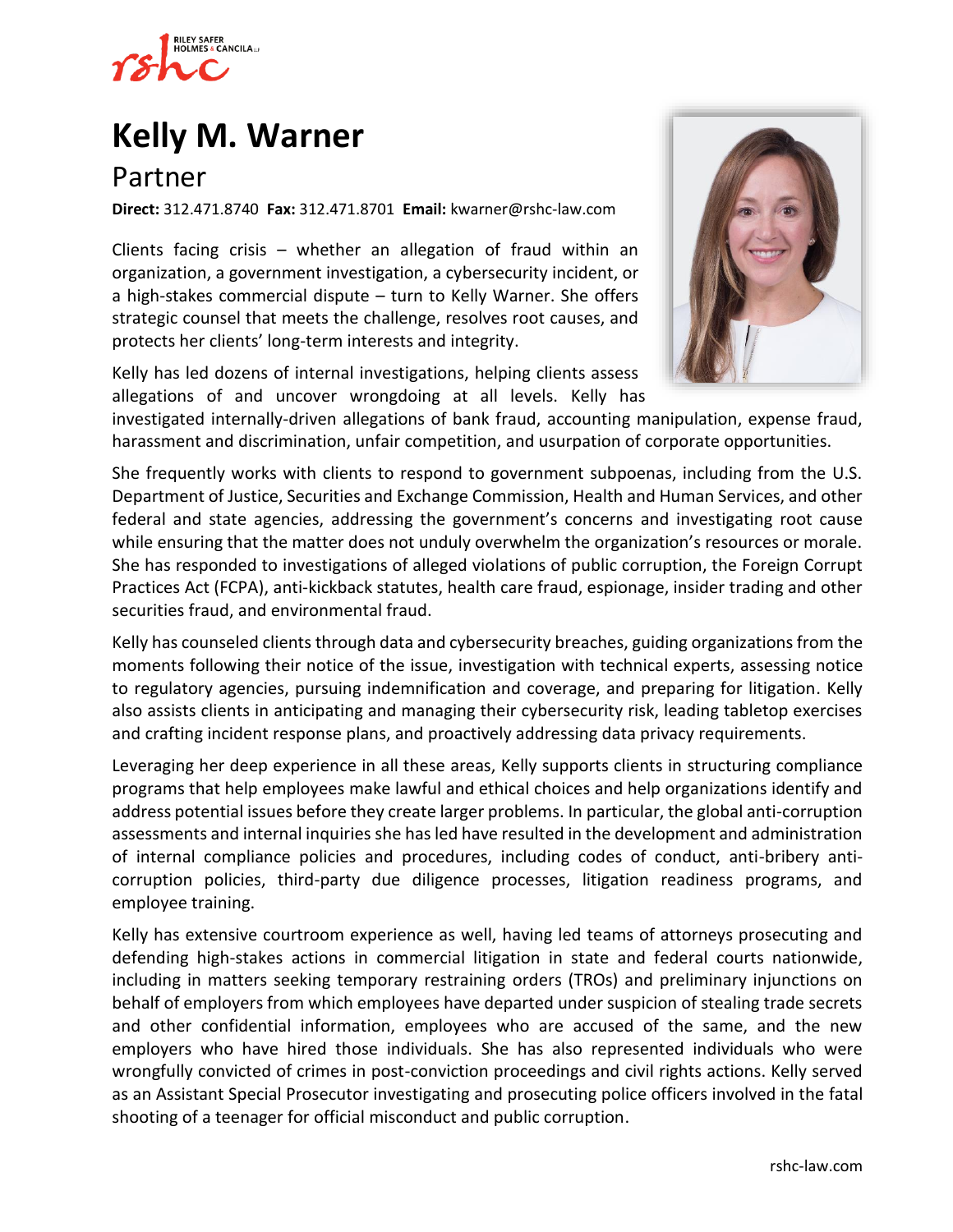

## **EXPERIENCE**

#### Representative Engagements

- Represented long term health care management company in response to U.S. Department of Justice investigation and prosecution of former executives for Medicaid fraud and violations of the Anti-Kickback Statute.
- Represented governmental entity in response to Department of Justice inquiry into public corruption against high-ranking public official.
- Conducted several global anti-corruption compliance assessments for multi-national corporations, involving extensive international travel in Russia, India, China, and other locations. Many of these organizations were under investigation by government agencies, and the results of assessment were shared with the government.
- Led a number of investigations into potential bribery by employees on behalf of multi-national corporations, including counseling on the decision to self-disclose potential issues to government.
- Represented numerous individuals serving as key witnesses in various government investigations, including by foreign law enforcement.
- Led investigation into whistleblower allegations of bank fraud by lending company.
- Litigated several trade secret and non-compete actions, including representation of market-leading cybersecurity provider in pursuing trade secret and contractual claims against several former employees, and representation of several former employees against trade secret claims advanced by energy services corporation.
- Conducted internal investigation of extensive and multi-pronged fraud by executive director of national philanthropic organization.

## **CREDENTIALS**

#### Education

Loyola University Chicago School of Law, J.D., 2000 Michigan State University, B.A., Social Relations, 1996, *with honors*

#### Bar Admissions

Illinois

- U.S. District Court for the Central District of Illinois
- U.S. District Court for the Northern District of Illinois
- U.S. District Court for the Eastern District of Michigan
- U.S. Tax Court

#### Professional Memberships

Chicago Bar Association The Chicago Bar Foundation Board of Directors Grants Committee, Co-Chair Chicago Volunteer Legal Services (CVLS) Board of Directors, Past Member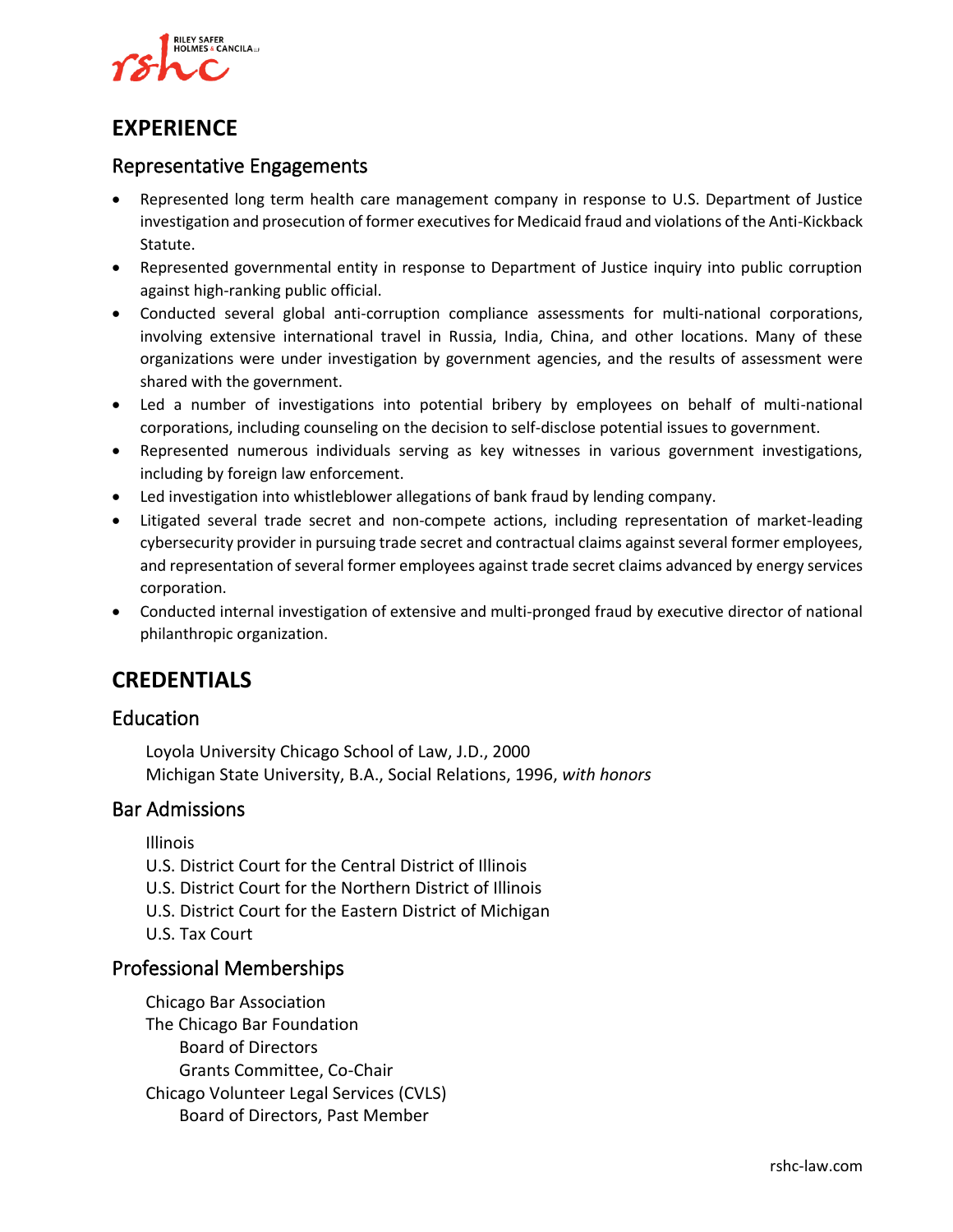

International Association of Privacy Professionals, CIPP-US Certification The Sedona Conference Working Groups 1 and 9, Member Seventh Circuit Council on eDiscovery and Digital Information Education Committee, Co-Chair Steering Committee, Member Mediation Subcommittee, Member Women's White Collar Defense Association (WWCDA) Chicago Chapter, Co-Leader

#### Teaching Appointments

Adjunct Professor of Law, Loyola University Chicago School of Law (2011-2016)

#### Honors & Awards

Chicago's Notable Women in Law, *Crain's Chicago Business (2020)* Chicago's Notable Gen X Leaders in Law, *Crain's Chicago Business (2019)* Chicago's Notable Women Lawyers, *Crain's Chicago Business (2018)* Illinois Leading Lawyer, *Law Bulletin Media Leading Lawyers (2018-2021)* Illinois Super Lawyers, *Thomson Reuters (2020-2022)* Illinois Rising Stars, *Thomson Reuters' Illinois Super Lawyers (2011-2014)* Stand-out Lawyers, *Thomson Reuters* (2022) Who's Who in eDiscovery Litigation, *Who's Who Legal (2018-2020)*

## **PUBLICATIONS & PRESENTATIONS**

"D&I Initiatives," (co-presenter) GC Cannabis Forum (January 21, 2022)

- "DOJ Civil Cyber-Fraud Initiative Presents New False Claims Act Challenges for Health Care Providers," (co-author) American Health Law Association *Health Law Weekly* (December 3, 2021)
- "What DOJ Gov't Monitoring Guidance Can Teach Companies," (co-author) *Law360*  Commentary (September 29, 2021)
- "Detect Fraud and Other Misconduct with Data Analytics," (co-author) *Built In* (April 30, 2021)
- "A New Era of Investigations: Stimulus Funding and Global Enforcement," (co-panelist) FTI Consulting and RSHC Virtual CLE Panel Discussion Webinar (October 27, 2020)
- "Tips For Protecting Privilege In Remote Internal Investigations," (co-author) *Law360*  Commentary (August 20, 2020)
- "Remote Learning Providers are Getting Sued Over Data Collection. Here's How to Limit Your Liability," (co-author) *Built In* (June 11, 2020)
- "Preparing for Your Rule 30(b)(6) Records Custodian Deposition," (panelist) MER Conference (May 5, 2020)
- "COVID-19 And Compliance: Lessons From the Great Recession," (co-author) *Law360* Commentary (April 14, 2020)
- "Master the Deposition: A Critical Skills Program," (panelist) Pincus Professional Education (April 2, 2019)